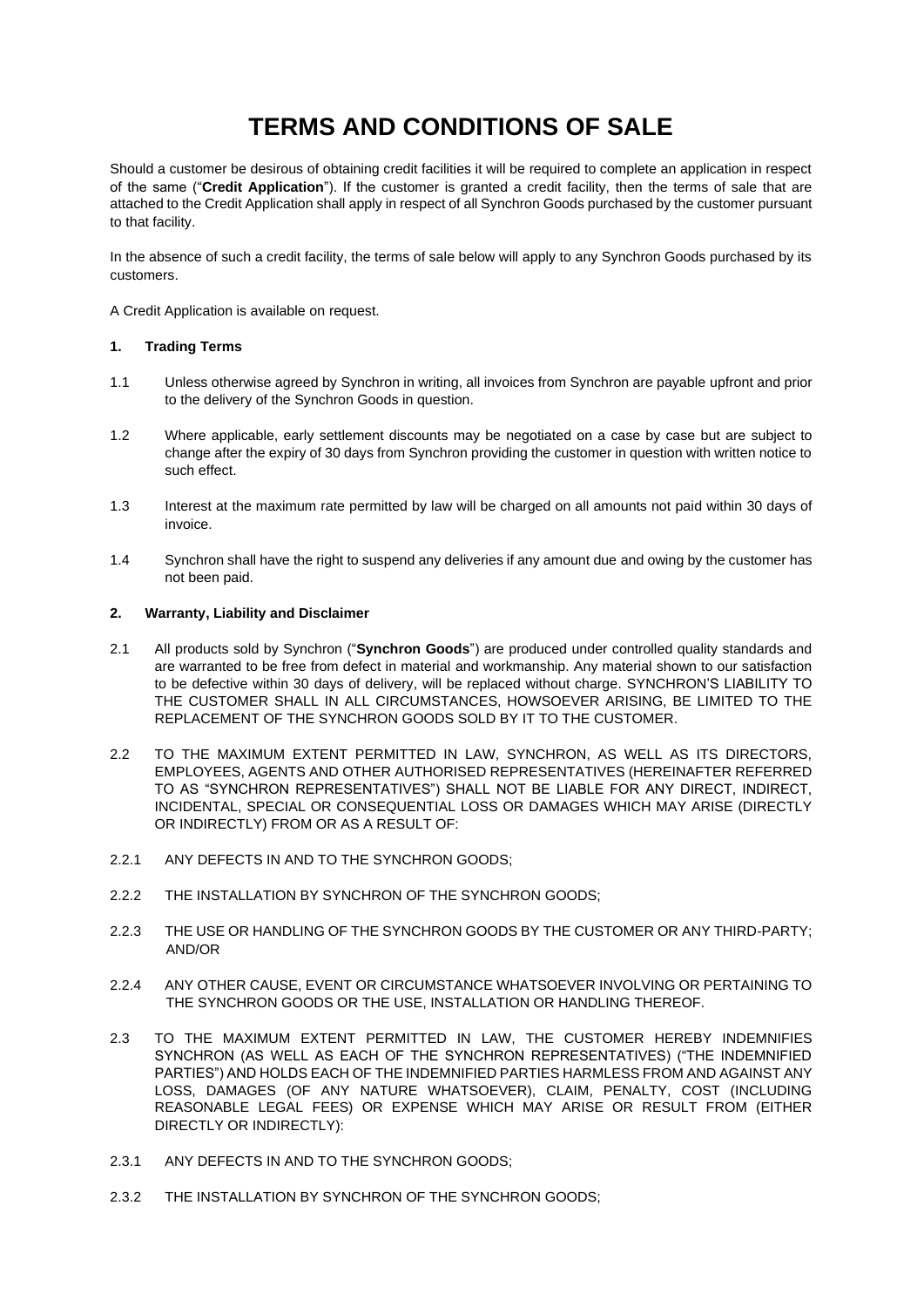- 2.3.3 THE USE OR HANDLING OF THE SYNCHRON GOODS BY THE CUSTOMER OR ANY THIRD-PARTY; AND/OR
- 2.3.4 ANY OTHER CAUSE, EVENT OR CIRCUMSTANCE WHATSOEVER INVOLVING OR PERTAINING TO THE SYNCHRON GOODS OR THE USE, INSTALLATION OR HANDLING THEREOF.
- 2.4 All recommendations, information and descriptive literature concerning any of the Synchron Goods is based upon the research and experience of Synchron and/or the Synchron Representatives and is imparted to the customer in good faith. Any such representations or statements shall not, however, be binding on Synchron nor shall the same constitute any warranty or guarantee in respect of any of Synchron's Goods or the use thereof.
- 2.5 All Synchron Goods are sold on the understanding that the customer will independently determine the suitability of the material in question for the purpose for which it is purchased.
- 2.6 No Synchron Representative is authorised to give any guarantee or warranty or to make any representation in addition, or contrary, to the aforegoing and any such guarantee, warranty or representation shall not be binding upon Synchron.

## **3. Storage**

The Synchron Goods are not to be stored under extreme conditions. Roll or sheets should be stored in original cartons or packaging. For best results, store at normal condition (20 C/50% RH) and rotate stock so as that the oldest material is used first and within one year of purchase.

#### **4. Return of Goods**

- 4.1 All of the Synchron Goods sold are as non-returnable except where defects in the materials and/or workmanship exist in respect of the same.
- 4.2 Where a visible defect in the Synchron Goods exists, claims for product returns must be made within 30 days after receipt by the customer of the Synchron Goods in question. Where a defect in the Synchron Goods exists which the customer could not reasonably have been expected to identify upon a diligent visual inspection of the same (i.e. a latent defect), claims for product returns must be made within 7 days after the customer became aware of the latent defect in question. All claims for product returns (whether for visible or latent defects) must be made within 90 days after receipt by the customer of the Synchron Goods in question.
- 4.3 Synchron reserves the right to verify the existence of any defect claimed by the customer in relation to the Synchron Goods and no returns shall be accepted without the authorization of an authorised Synchron representative.

# **5. Prices**

- 5.1 All quoted prices in respect of Synchron Goods or Services are subject to alteration without notice until such time as Synchron has accepted the same in accordance with clause 6.
- 5.2 All prices are quoted exclusive of VAT.
- 5.3 Notwithstanding clause 5.1, if prior to the delivery or dispatch of the Synchron Goods there is: (i) any increase for whatsoever reason in Synchron's cost of the materials or components in respect of the Synchron Goods in question; or (ii) in the statutory labour charges payable by Synchron, the price of the Synchron Goods in question may be increased proportionately and the customer undertakes to pay such increased price. The amount of any such increase shall be certified by Synchron's financial manager (or any person performing a similar function for Synchron) and such certificate shall be final and binding upon the customer.

## **6. Acceptance**

- 6.1 All orders for Synchron Goods (including the delivery or installation thereof) placed by the customer with Synchron shall be in writing and capable of acceptance by Synchron (again in writing) within 15 days of the same having been placed ("**the Acceptance Period**").
- 6.2 The customer shall not, without Synchron's prior written consent, be permitted to withdraw or amend an order within the Acceptance period.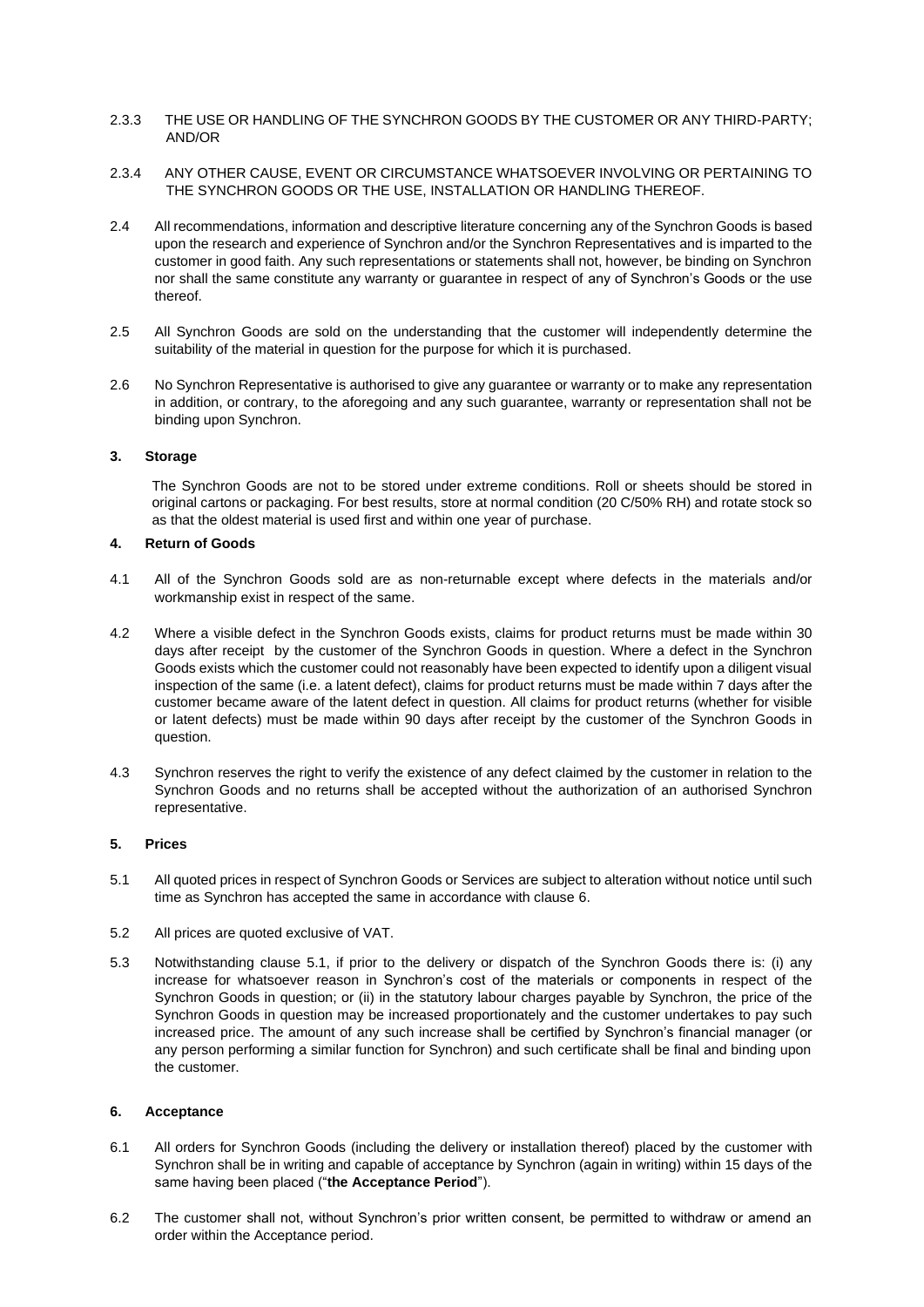- 6.3 Should Synchron not accept an order within the Acceptance Period, the same shall be deemed to have been rejected by it.
- 6.4 Orders placed by the customer on Synchron shall only be binding on Synchron upon its written acceptance of the same. Once an order has been accepted by Synchron in writing the same shall constitute a valid and binding agreement between Synchron and the customer in respect of the Synchron Goods concerned, which agreement shall be governed by and be subject to, inter alia, these terms.

# **7. Delivery**

- 7.1 Delivery of the Synchron Goods shall be deemed to be effected:
- 7.1.1 in the case of goods dispatched by rail, ship or road carrier, upon delivery thereof to such carrier; or
- 7.1.2 in case of goods conveyed by the customer's own mode of transport, upon handing over such goods to the customer's agent or employee; or
- 7.1.3 in the case of goods to be installed by Synchron's personnel, upon tendering the goods for installation and /or delivery.
- 7.2 Each order placed by the customer shall set-out the customers preferred method of delivery.
- 7.3 Whilst every effort will be made to deliver and /or dispatch the Synchron Goods within the time frame specified on the relevant order form, Synchron does not guarantee the delivery and /or dispatch of the Synchron Goods on any specific date and shall not be liable for any damages or failure to effect delivery/ dispatch timeously for any reason whatsoever.
- 7.4 Unless otherwise agreed between Synchron and the customer in writing:
- 7.4.1 delivery shall be free on rail at Synchron's factory or deports;
- 7.4.2 Transnet, the South African Post Office or any other carrier agreed between the parties in writing shall be deemed to be the agent for the customer; and
- 7.4.3 if the Synchron Goods are not sent 'railage to pay' or by local delivery, Synchron shall be entitled to recover the cost of delivery from the customer.

#### **8. Ownership and re-sale**

- 8.1 Ownership in respect of Synchron Goods purchased by the customer shall not pass to the customer until the purchase price owing to Synchron in respect thereof has been settled in full.
- 8.2 Notwithstanding clause 8.1, all risk in and to the Synchron Goods purchased by the customer shall pass to the customer upon delivery thereof to the customer or its agent.
- 8.3 The customer acknowledges and agrees that it shall not be permitted to re-sell, lease, donate or otherwise hand over possession of any Synchron Goods to any third party, unless (and on each such occasion) it has first obtained Synchron's express prior written consent to do so.

#### **9. Suretyships (see para.8. Credit Application Form)**

- 9.1 The partners, directors, members or owners of the customer ("**Sureties**") will be required to act as sureties and co-principal debtors for and on behalf of the customer whenever the customer is granted a credit facility by Synchron.
- 9.2 In addition to providing the suretyship contemplated in paragraph 8 of the Credit Application, the Sureties and the customer agree to provide Synchron with such additional security as Synchron may reasonably require from time to time and to sign all relevant documentation in this regard.

## 10. **Personal Information**

10.1 Any personal information submitted by the customer to Synchron shall be used solely in accordance with the Protection of Personal Information Act 4 of 2013 and Synchron's privacy policy (a copy of which can be found at *linsert* link]).